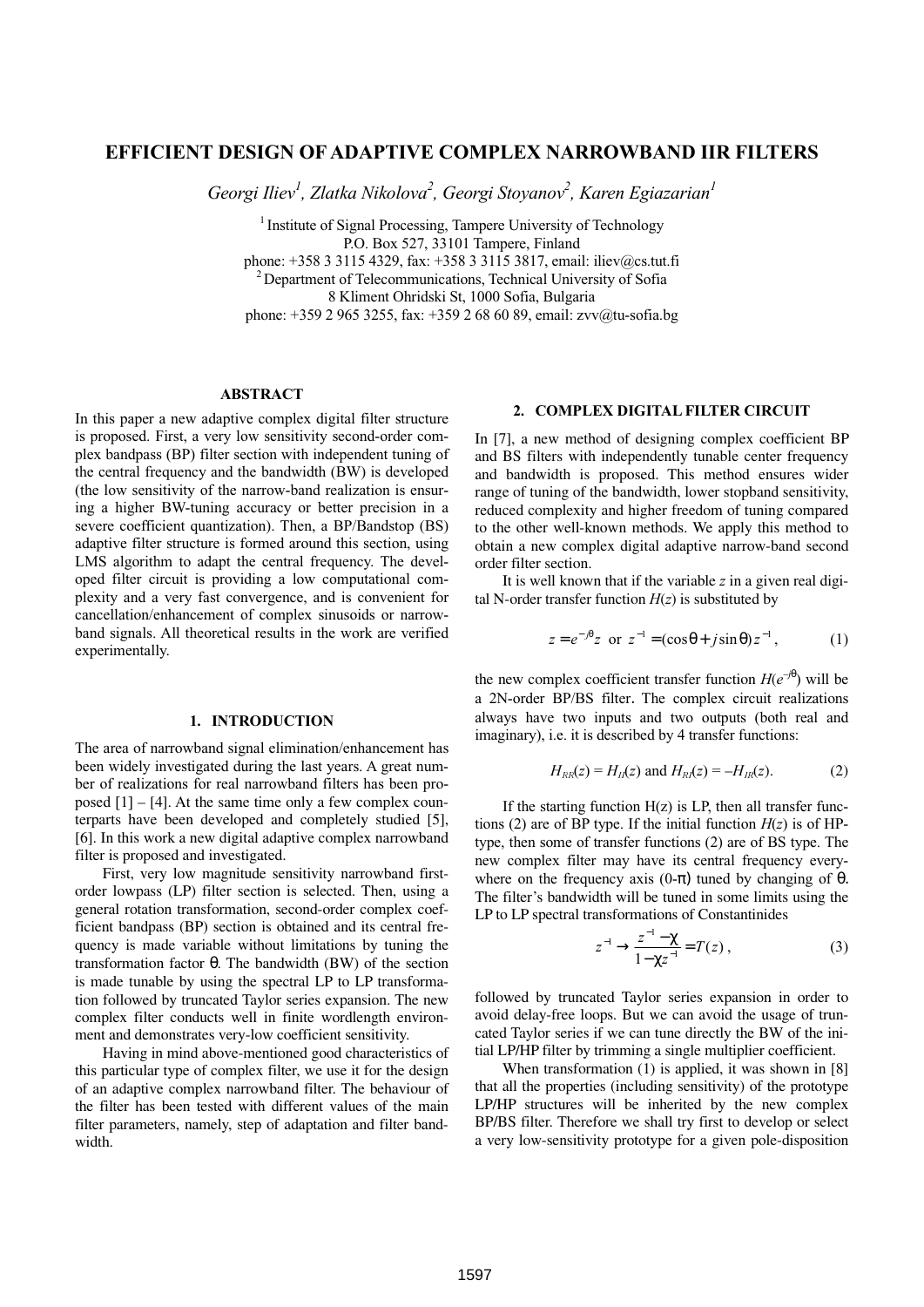and then to apply transformation (1) in order to obtain a complex BP section with high accuracy of tuning of the BW.

It is well known that mainly narrow-band BP/BS filters are of practical importance. Such filters are obtained starting from very narrow-band LP and wide-band HP prototypes.

As we need a narrow-band BP complex structure, a narrow-band (having poles near  $z = +1$ ) LP structure with very low-sensitivity has to be develop or found.

After sensitivities investigation of the most often used first-order sections, it was found that one of the best applicant for LP prototype circuit appeared to be our section LS1 (Fig.1a), proposed in [8]. It has a canonical number of multipliers and delay elements and a unity DC gain. The transfer function of this section is:

$$
H_{LP}(z) = \beta \frac{(1+z^{-1})}{1-(1-2\beta)z^{-1}} \tag{4}
$$

Applying the circuit transformation proposed by Watanabe and Nishihara [9] on this LS1 section, a BP secondorder complex realization is obtained (Fig.1b). This transformation guarantees also a canonical number of elements for the complex structure.





Figure 1: (a) Low-sensitivity first order LP section LS1; (b) Second-order low-sensitivity complex BP structure realization.

The transfer functions of the low-sensitivity prototypebased complex section (Fig. 1b) are:

$$
H_{RR}(z) = H_{II}(z) = \beta \frac{1 + 2\beta \cos \theta z^{-1} + (2\beta - 1)z^{-2}}{1 + 2(2\beta - 1)\cos \theta z^{-1} + (2\beta - 1)^2 z^{-2}};
$$
  
\n
$$
H_{RI}(z) = -H_{IR}(z) = \beta \frac{2(1 - \beta)\sin \theta z^{-1}}{1 + 2(2\beta - 1)\cos \theta z^{-1} + (2\beta - 1)^2 z^{-2}}.
$$
\n(5)

#### All these transfer functions are of BP type.

In Fig.2a it is shown how the central frequency of the magnitude response of  $H_{RR}(z)$  (5) of the narrow-band secondorder sections of Fig. 1b is tuned by trimming of  $\theta$  (for fixed β). The results for the bandwidth tuning by changing β (for fixed  $\theta$ ) are shown in Fig. 2b. It is seen that the bandwidth is tuned without problem over a wide frequency range and the shape of the magnitude is almost not varying in the tuning process.

The behavior of the filter in a limited word-length environment also was investigated. Due to the very low coefficient sensitivity of the initial section, our filter is behaving very well even when the coefficients are severely quantized.



Figure 2: Magnitude responses of variable BP complex second-order filter (a) for different values of θ; (b) for different values of β.

# **3. ADAPTIVE COMPLEX NARROWBAND FILTERING**

In Fig. 3 the block-diagram of our narrowband filter section is shown. In the following we consider the input/output relations for corresponding BP/BS filters (Eq.(6)-(13)).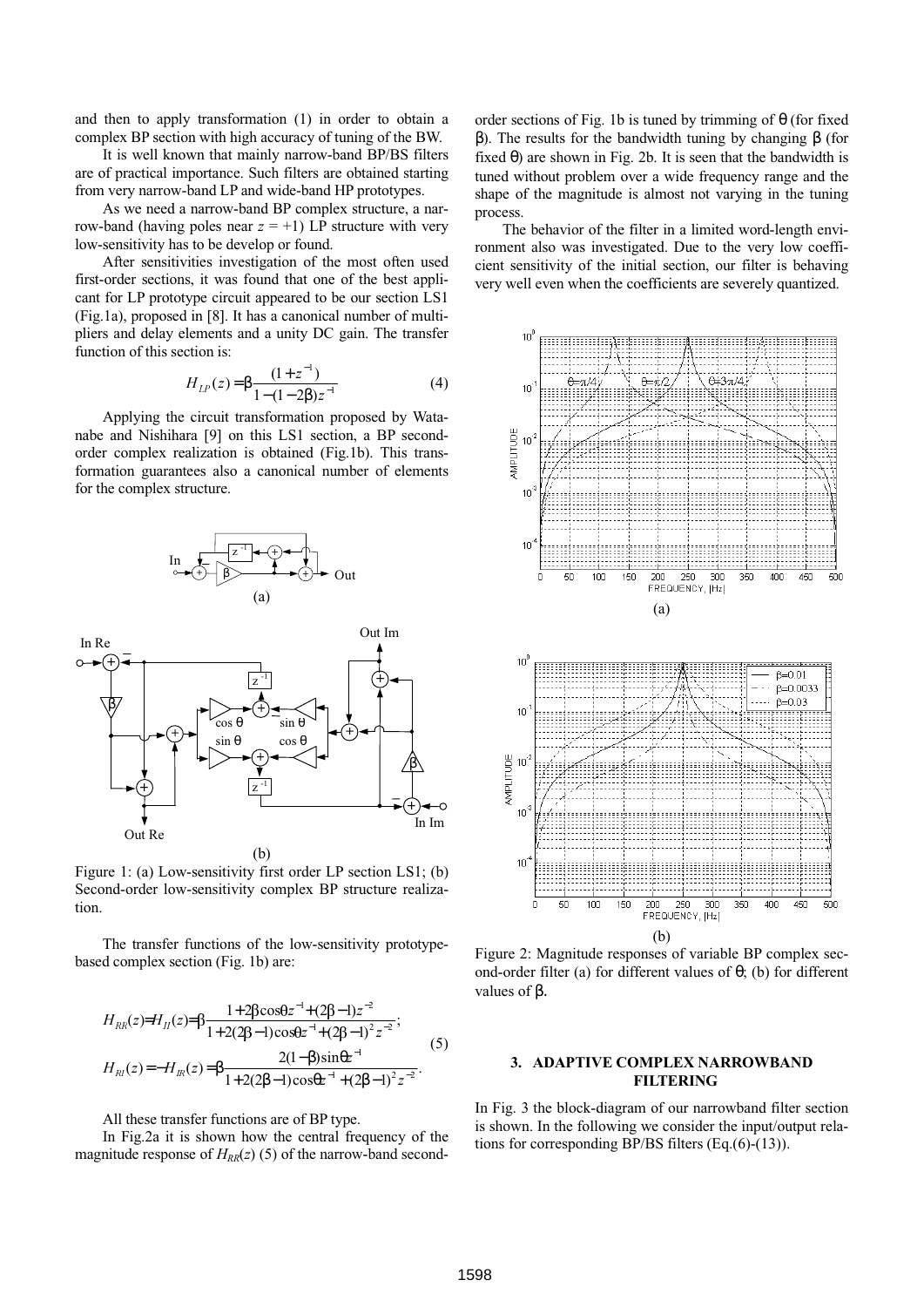

Figure 3: Block-diagram of a BP/BS adaptive complex filter section.

For the BP filter we have the following real output:  

$$
y_R(n) = y_{R1}(n) + y_{R2}(n),
$$
 (6)

where

$$
y_{R1}(n) = -2(2\beta - 1)\cos\theta(n)y_{R1}(n-1) - (2\beta - 1)^2 y_{R1}(n-2) +
$$
  
+2 $\beta x_R(n)$ +4 $\beta^2 \cos\theta(n)x_R(n-1)$ +2 $\beta(2\beta-1)x_R(n-2)$  (7)

$$
y_{R2}(n) = -2(2\beta - 1)\cos\theta(n)y_{R2}(n-1) - (2\beta - 1)^2 y_{R2}(n-2) -
$$
  
-4\beta(1-\beta)\sin\theta(n)x<sub>I</sub>(n-1). (8)

The imaginary output is given by the following equation:

$$
y_1(n)=y_{11}(n)+y_{12}(n), \hspace{1cm} (9)
$$

where

$$
y_{I1}(n) = -2(2\beta - 1)\cos\theta(n)y_{I1}(n-1) - (2\beta - 1)^2 y_{I1}(n-2) +
$$
  
+4\beta(1-\beta)\sin\theta(n)x\_R(n-1) (10)

and

$$
y_{12}(n) = -2(2\beta - 1)\cos\theta(n)y_{12}(n-1) - (2\beta - 1)^2 y_{12}(n-2) +
$$
  
+2 $\beta x_1(n)+4\beta^2 \cos\theta(n)x_1(n-1)+2\beta(2\beta-1)x_1(n-2).$  (11)

For the bandstop filter we have the real output

 $e(n)=x(n)-y(n)$ , (12) and the imaginary output

$$
e_{I}(n)=x_{I}(n)-y_{I}(n).
$$
 (13)

The cost-function is the power of bandstop filter output signal:

$$
[e(n)e^*(n)],\qquad \qquad (14)
$$

where

$$
e(n)=e(n)+jeI(n).
$$
 (15)

We apply a Least Mean Squares (LMS) algorithm to update the filter coefficient responsible for the central frequency as follows:

$$
\theta(n+1) = \theta(n) + \mu \text{Re}[e(n)y^{(n)}]. \tag{16}
$$

Where  $\mu$  is the step size controlling the speed of convergence,  $(*)$  denotes complex-conjugate,  $y(n)$  is a derivative of  $y(n)=y$  (n) +  $jy_1(n)$  with respect to the coefficient - subject of adaptation,

$$
y_R^{\dagger}(n) = 2(2\beta - 1)\sin\theta(n)y_{R1}(n-1) - 4\beta^2 \sin\theta(n)x_R(n-1) + 2(2\beta - 1)\sin\theta(n)y_{R2}(n-1) - 4\beta(1-\beta)\cos\theta(n)x_I(n-1)
$$
 (17)  
and

$$
y'_1(n) = 2(2\beta - 1)\sin\theta(n)y_{11}(n-1) +
$$
  
+4\beta(1-\beta)\cos\theta(n)x\_R(n-1)+  
+2(2\beta - 1)\sin\theta(n)y\_{12}(n-1)-4\beta^2\sin\theta(n)x\_1(n-1). (18)

In order to ensure the stability of the adaptive algorithm we should set the range of the step size µ. We use the results reported in [10]:

$$
0 < \mu < \frac{K}{Trace(R)},\tag{19}
$$

or in a more convenient form:

$$
0 < \mu < \frac{K}{L\sigma^2} \tag{20}
$$

In our case  $\sigma^2$  is the power of the signal  $y(n)$ , *L* is the filter order and  $K$  is a constant depending on the statistical characteristics of the input signal. In most of the practical situations *K* is approximately equal to 0.1.

# **4. SIMULATION RESULTS**

We test our filter for elimination/enhancement of narrowband complex signals. Input signal is a mixture of white noise and complex (analytic) sinusoidal signal.